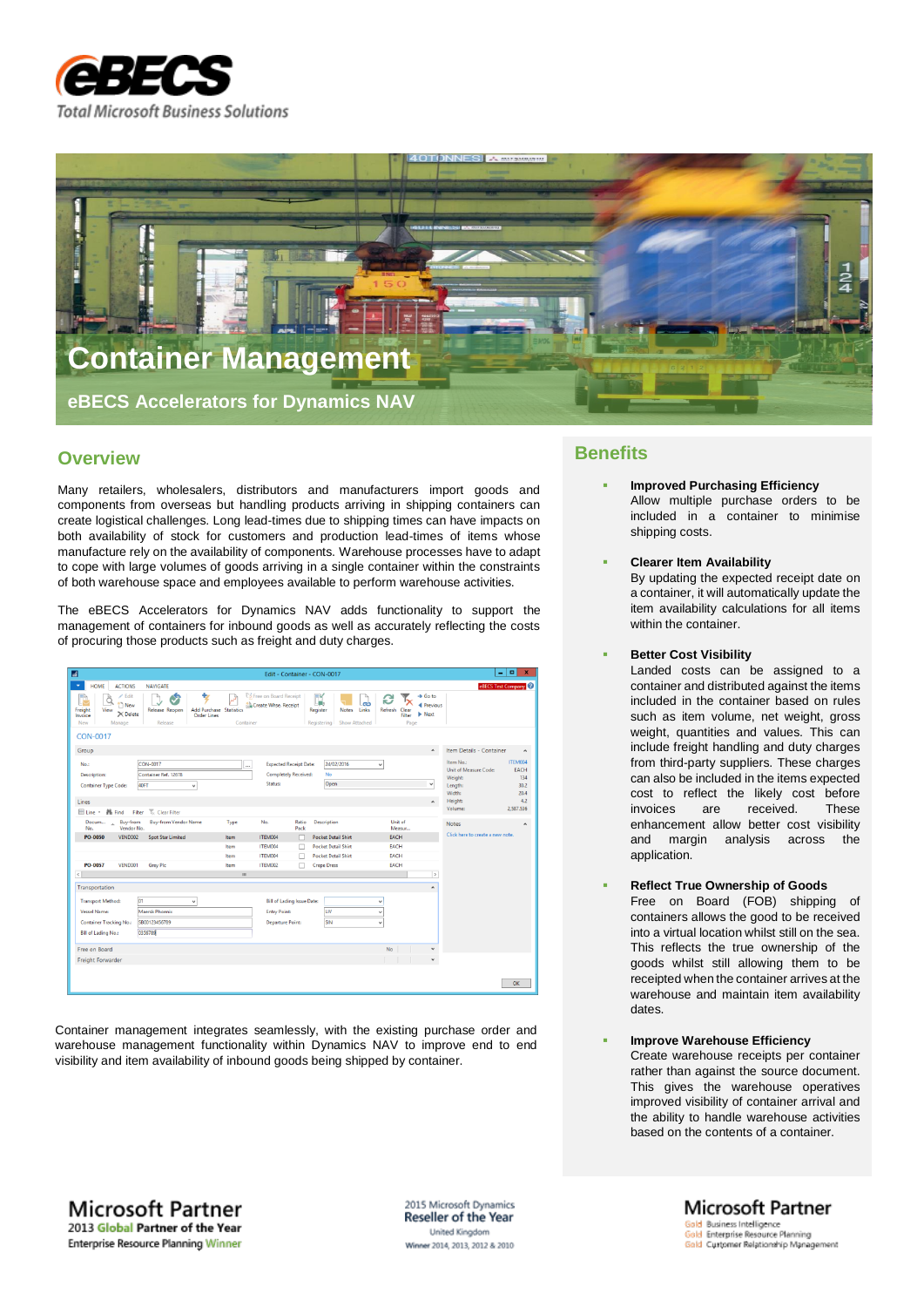

## **Features**

#### **Containers**

Containers can be managed by a new container entity that can hold information regarding a container such as:

- Freight Forwarder Information
- Container Type, Size and Capacity
- Port of Entry
- Port of Departure
- Expected Receipt Date
- Bill of Lading Information
- Vessel
- Container Tracking Information

Purchase lines from one or multiple purchase orders can be added to a container and from this point forward any changes to the container, such as amending the expected receipt date, will also be reflected in the related purchase documents.

If internal purchasing resources are planning the container shipments, then capacity can be estimated based on item information and the size of the container selected.

### **Landed Costs**

Landed costs can be managed by the application using Dynamics NAV's item charges functionality to represent additional costs such as freight and customs charges. Item charges can be entered ether on related purchase documents or managed on invoices from thirdparty suppliers such as freight forwarders.

Item charges can be applied to individual product lines or a container as a whole and cost shares can be automatically calculated based on item volume, net weight, gross weight, quantity or value.

Item charges have been further extended so landed costs can be included within the expected cost of an item. These means that expected margins are far more visible across the application.

|                          |                                    | Edit - Item Charge Assignment (Purch)                                            |                                                                                                              | $\blacksquare$<br>$\mathbf x$<br>-              |                                        |                     |                                       |
|--------------------------|------------------------------------|----------------------------------------------------------------------------------|--------------------------------------------------------------------------------------------------------------|-------------------------------------------------|----------------------------------------|---------------------|---------------------------------------|
| <b>HOME</b>              | <b>ACTIONS</b>                     |                                                                                  |                                                                                                              |                                                 |                                        |                     | eBECS Test Company <sup>2</sup>       |
| Delete<br>Get<br>Manage  | <b>Receipt Lines</b> Receipt Lines | p<br>Get Container Get Transfer<br><b>Receipt Lines</b><br><b>Document Lines</b> | Get Return Shipment Lines<br>ill <sub>9</sub> Get Sales Shipment Lines<br><b>En Get Return Receipt Lines</b> | Suggest Item Charge<br>Assignment<br>Assignment | Find<br>Refresh<br>Page                |                     |                                       |
| Applies-to<br>Doc. Type  | Applies-to<br>Doc. No.             | Container<br>Applies-to<br>Doc. Line No.                                         | Item No.                                                                                                     | <b>Description</b>                              | <b>Qty. Assigned</b><br>Qty. to Assign | Amount to<br>Assign | Qty. to Receive<br>$\wedge$<br>(Base) |
| Receipt                  | <b>REC-0005</b>                    | 10000                                                                            | ITEM008                                                                                                      | Michael Kors Collins Small Satch                | 0.21429                                | 431.29              |                                       |
| Receipt                  | <b>REC-0006</b>                    | 20000                                                                            | ITFM004                                                                                                      | <b>Pocket Detail Shirt</b>                      | 0.02857                                | 57.50               |                                       |
| Receipt                  | <b>REC-0006</b>                    | 30000                                                                            | ITEM004                                                                                                      | <b>Pocket Detail Shirt</b>                      | 0.02857                                | 57.50               |                                       |
| Receipt                  | <b>REC-0006</b>                    | 40000                                                                            | ITEM004                                                                                                      | <b>Pocket Detail Shirt</b>                      | 0.05714                                | 115.00              | $\equiv$                              |
| Receipt                  | <b>REC-0006</b>                    | 50000                                                                            | ITFM004                                                                                                      | <b>Pocket Detail Shirt</b>                      | 0.05714                                | 115.00              |                                       |
| Receipt                  | <b>REC-0006</b>                    | 60000                                                                            | ITEM004                                                                                                      | <b>Pocket Detail Shirt</b>                      | 0.04286                                | 86.26               |                                       |
| Receipt                  | <b>REC-0007</b>                    | 20000                                                                            | ITEM001                                                                                                      | <b>Roll Neck Dress</b>                          | 0.02857                                | 57.50               |                                       |
| Receipt                  | <b>REC-0007</b>                    | 30000                                                                            | ITEM001                                                                                                      | <b>Roll Neck Dress</b>                          | 0.04286                                | 86.26               |                                       |
| Receipt                  | <b>REC-0007</b>                    | 40000                                                                            | ITEM001                                                                                                      | <b>Roll Neck Dress</b>                          | 0.08571                                | 172.50              |                                       |
| Receipt                  | REC-0007                           | 50000                                                                            | ITEM001                                                                                                      | <b>Roll Neck Dress</b>                          | 0.08571                                | 172.50              |                                       |
| Receipt                  | <b>REC-0007</b>                    | 60000                                                                            | ITEM001                                                                                                      | <b>Roll Neck Dress</b>                          | 0.08571                                | 172.50              |                                       |
| Receipt                  | <b>REC-0007</b>                    | 70000                                                                            | ITEM001                                                                                                      | <b>Roll Neck Dress</b>                          | 0.02857                                | 57.50               | $\checkmark$                          |
| $\overline{\phantom{a}}$ |                                    |                                                                                  | Ш                                                                                                            |                                                 |                                        |                     | $\,$                                  |
| Total (Qty.):            |                                    |                                                                                  | Assignable                                                                                                   |                                                 | <b>To Assign</b>                       |                     | Rem. to Assign<br>Ω                   |
| Total (Amount):          |                                    |                                                                                  | 2,012.63                                                                                                     |                                                 | 2,012.63                               |                     | ٥                                     |
|                          |                                    |                                                                                  |                                                                                                              |                                                 |                                        |                     | OK                                    |

**Microsoft Partner** 

Gold Customer Relationship Management

Gold Business Intelligence<br>Gold Enterprise Resource Planning

#### **Free on Board**

Depending on contracts, ownership of goods can happen at different points in the supply chain. With 'Free on Board' ownership of goods can passed from supplier to purchaser at the point of departure or whilst goods are on the sea. Traditionally goods procured this way will not be reflected in the inventory value or accounts until they are physically receipted into the warehouse.

The 'Free on Board Receipt' functionality allows ownership of the goods to be passed on at any point in time. These goods will be reflected in the inventory valuation and, optionally, in the financial reporting whilst still not showing as available inventory until, the estimated date of receipt into the warehouse. A true warehouse receipt can still be undertaken at the point the container arrives at the warehouse.

### **Warehousing**

Container management integrates with the standard Dynamics NAV warehousing functionality allowing a single warehouse receipt to be created per container irrespective of the number of source documents included within the container contents. Regular updates to the status and expected receipt date of the container also allows warehouse operatives greater visibility to the expected arrival of a container to warehouse capacity and work patterns can be accessed accurately.

2015 Microsoft Dynamics **Reseller of the Year** United Kingdom Winner 2014, 2013, 2012 & 2010